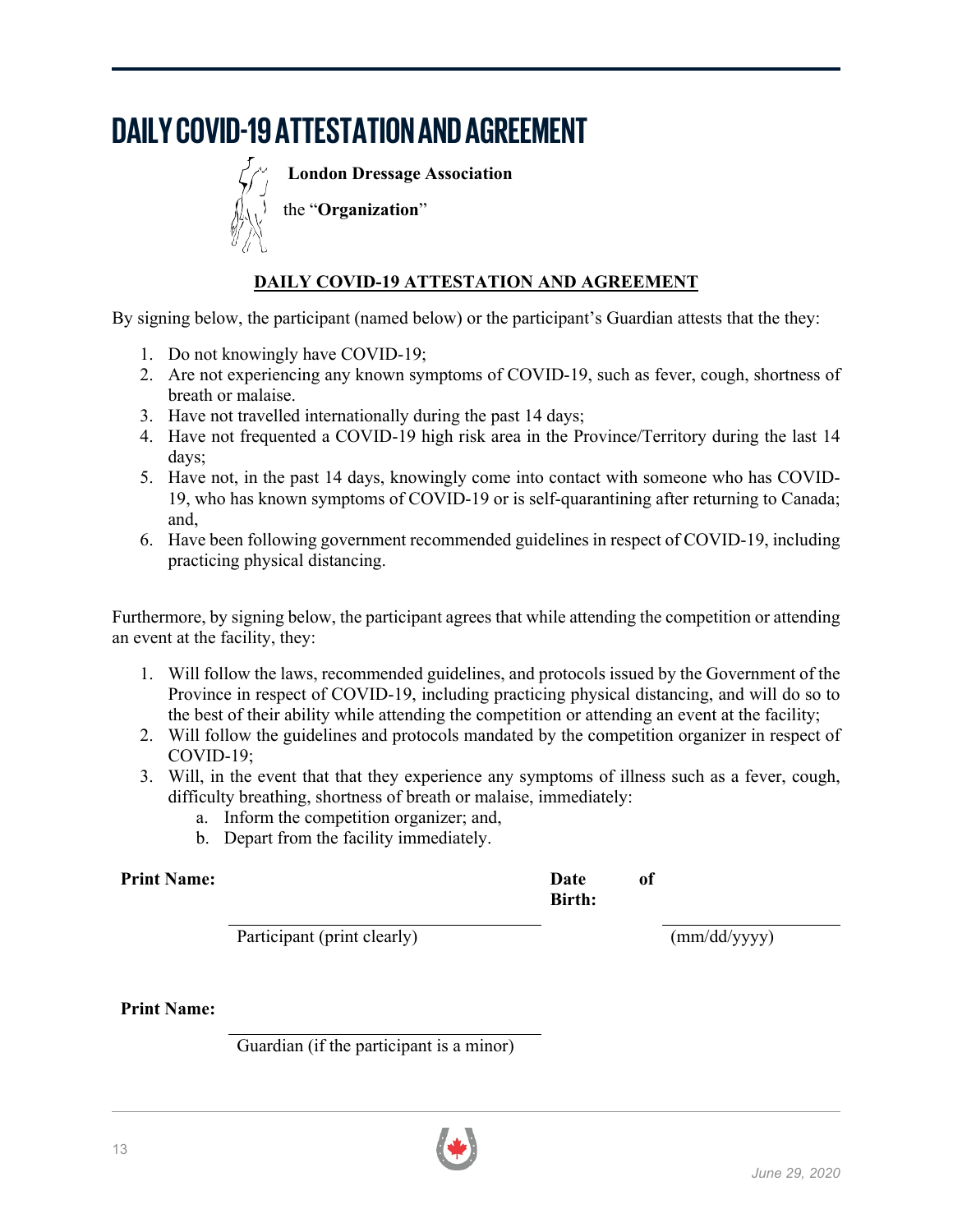| Signature: | Date: |
|------------|-------|
|            |       |

Participant or Guardian (for minor) (mm/dd/yyyy)

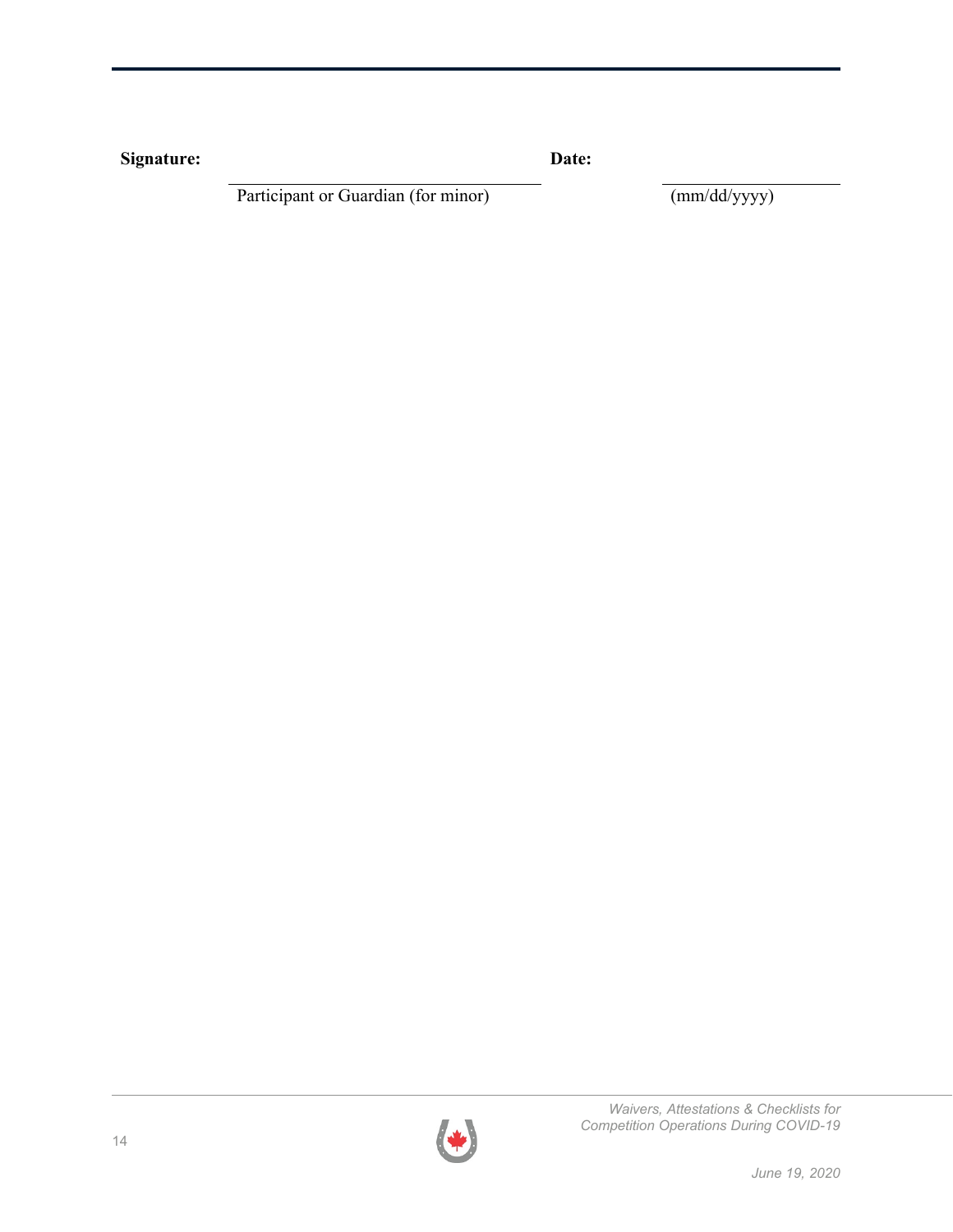# **WAIVER OF LIABILITY FOR ALL CLAIMS AND RELEASE OF LIABILITY: Facility Use Waiver**

## **LONDON DRESSAGE ASSOCIATION**

the **"Organization"**

## **WAIVER OF LIABILITY FOR ALL CLAIMS AND RELEASE OF LIABILITY PLEASE READ CAREFULLY BEFORE SIGNING**

Completed waivers must be returned prior to the entry and use of the Organization's facilities. This waiver does not affect accident and out-of-country travel insurance provided by the Organization where applicable.

By signing below, the participant (named below) or the participant's Guardian understands and acknowledges the risks, dangers and hazards which are inherent on entering all lands, properties, facilities, structures, installations, vehicles or equipment owned, leased, operated or otherwise controlled by the Organization (the "**Premises**"), which risks include, but are not limited to: the potential for bodily injury or illness (including contraction of COVID-19); contact or interaction with others who may have been exposed to COVID-19; close proximity to or contact with surfaces, equipment, fixtures or other objects that, despite the Organization's efforts, may be infected with COVID-19 or other communicable illnesses; permanent disability, paralysis or loss of life; collision with natural or manmade objects; tripping hazards; imperfect venue or field of play conditions; equipment failure; participants of varying skill levels; the negligent use of the Premises by others; inadequate safety measures or unsafe Premises; other circumstances known, unknown or beyond the control of the Organizer, its partners, sponsors, agents, affiliates, directors, employees, officers, therapists or volunteers (together, the "**Releasees**"); or negligence or omission of the Releasees (collectively, the "**Risks**").

In consideration for allowing the participant to use the Premises, the participant: (a) releases, discharges and forever holds harmless the Releasees from any and all liability for damages or loss arising as a result of the Risks arising from entry into or use of the Premises; (b) waives any right to sue the Releasees in respect of all causes of action (including for injuries or illness caused by their own negligence), claims, damages or losses of any kind that may arise as a result of the Risks or in connection with entry into or use of the Premises, including without limitation the right to make a third party claim or claim against the Releasees arising from the same; and (c) freely assumes all risks associated with the Risks or anything incidental to the Risks, which may arise as a result of or in connection with use of the Premises. **YOU ARE GIVING UP LEGAL RIGHTS TO ANY AND ALL FUTURE CLAIMS AGAINST THE ORGANIZATION AND RELEASEES.**

I confirm that I have read and fully understand this waiver and release of liability. I sign this waiver and release of liability voluntarily without any inducement, assurance or warranty being made to me.

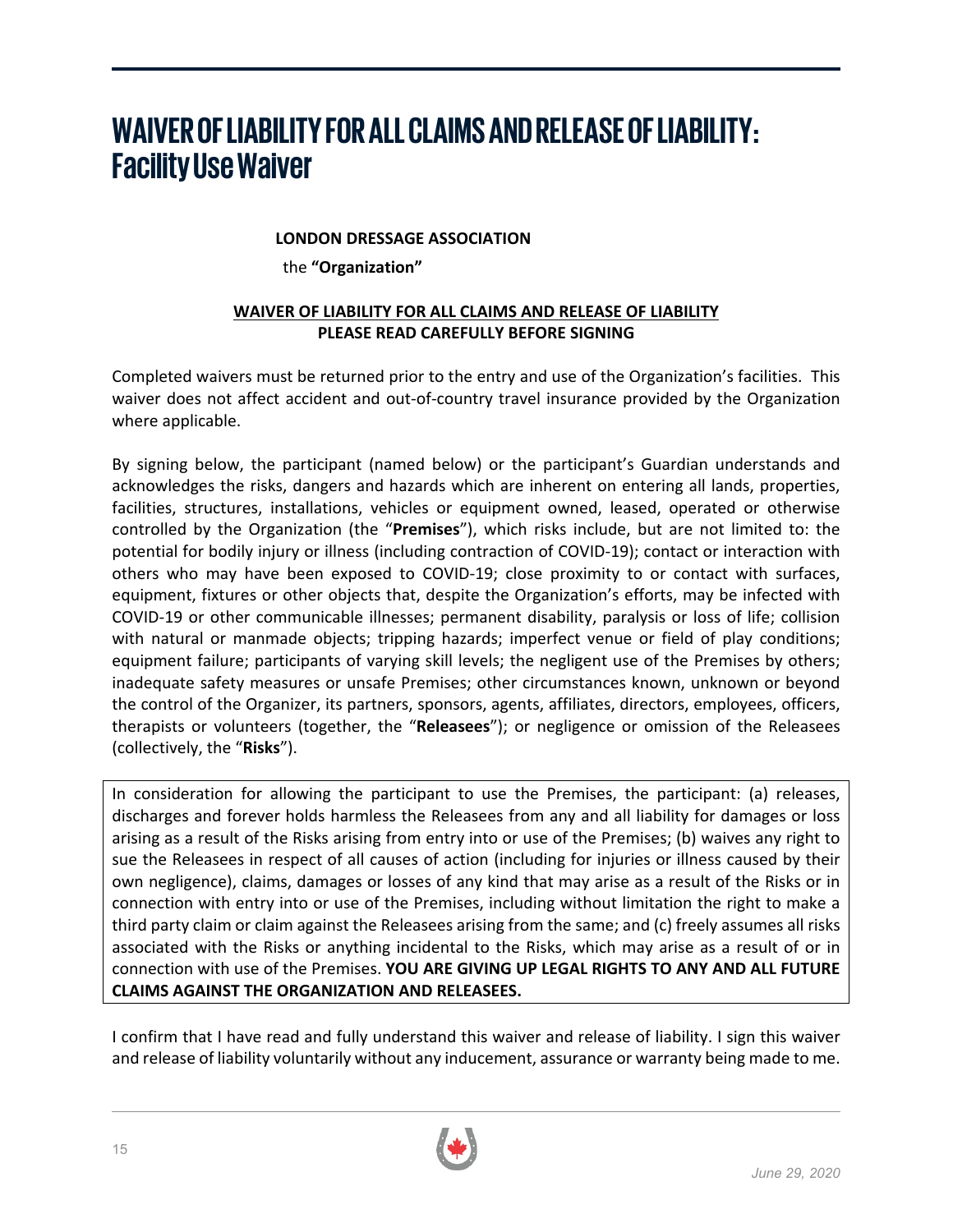**Print Name: Date of Date of** 

**Print Name:**

Guardian (if the participant is a minor)

**Signature:** Date:

Participant or Guardian (for minor) (mm/dd/yyyy)

**Birth:** Participant (mm/dd/yyyy)

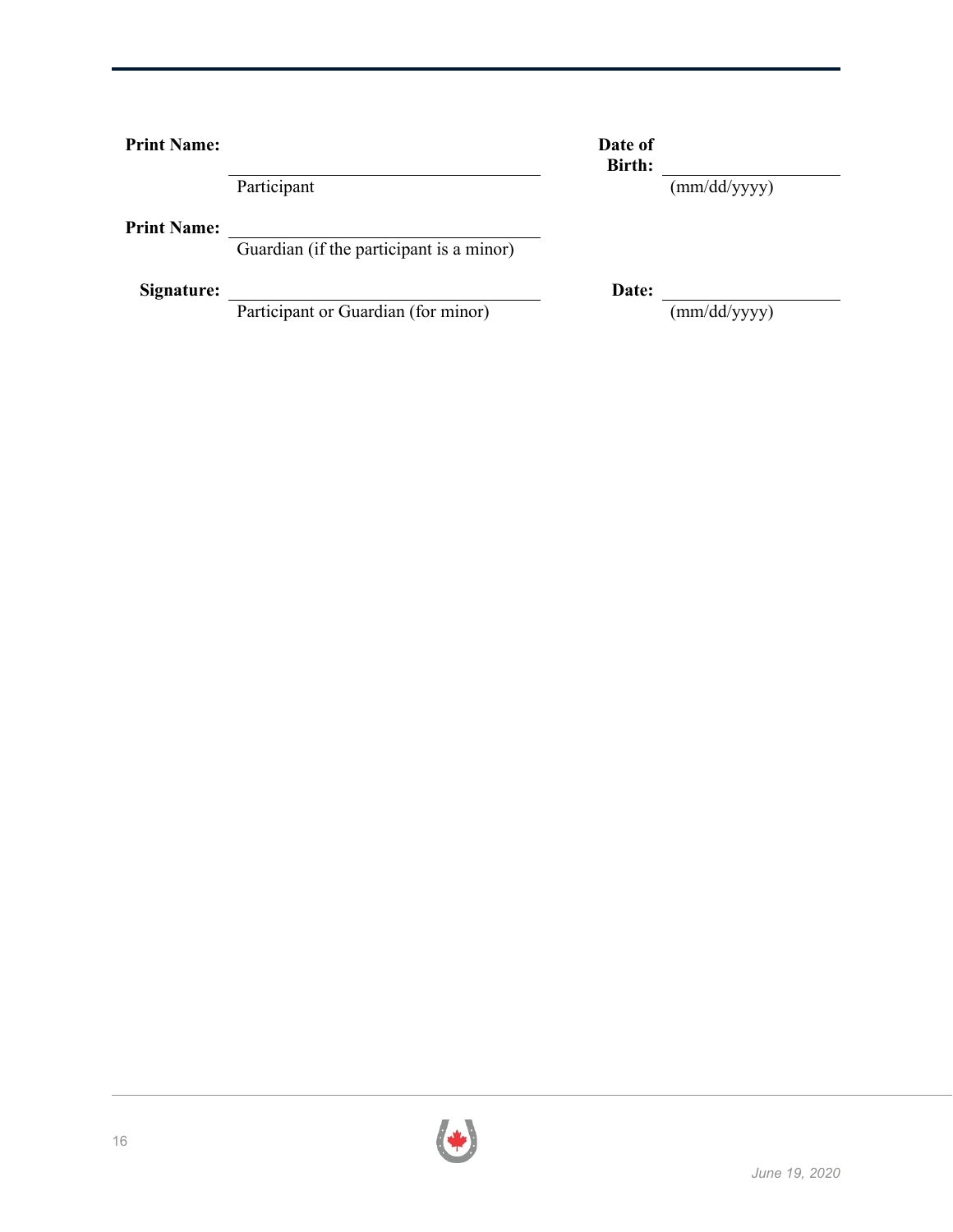# **WAIVER OF LIABILITY FOR ALL CLAIMS AND RELEASE OF LIABILITY: CompetitionParticipation Waiver**

## **LONDON DRESSAGE ASSOCIATION**

the "**Organizer**"

## **WAIVER OF LIABILITY FOR ALL CLAIMS AND RELEASE OF LIABILITY PLEASE READ CAREFULLY BEFORE SIGNING**

Completed waivers must be returned with registration or prior to attending the Organizer's Competition:London Dressage Association Compeitions. (the "**Competition**"). This waiver does not affect accident and out-of-country travel insurance provided by the Organization where applicable. By signing below, the participant (named below) and/or the participant's Guardian represents that they:

- 1. Have not travelled internationally during the last 14 days;
- 2. Have not visited a COVID-19 high risk area, region or location in Canada during the last 14 days;
- 3. Do not knowingly have COVID-19;
- 4. Are not experiencing known symptoms of COVID-19, such as fever, cough or shortness of breath and if they experience such symptoms during the Competition will immediately depart from the Competition;
- 5. Have not, in the past 14 days, knowingly come into contact with someone who has COVID-19, who has known symptoms of COVID-19 or is self-quarantining after returning to Canada; and,
- 6. Will follow government recommended guidelines in respect of COVID-19, including practicing physical distancing, and will do so to the best of the participant's ability during the Competition.

In addition, by signing below, the participant and/or the participant's Guardian understands, acknowledges and assumes the inherent risks in participating in the competition, including, but not limited to: the potential for bodily injury or illness (including contraction of COVID-19); contact or interaction with others who may have been exposed to COVID-19; permanent disability, paralysis or loss of life; collision with natural or manmade objects; dangers arising from adverse weather conditions; imperfect venue or field of play conditions; equipment failure; participants of varying skill levels; inadequate safety measures; circumstances known, unknown or beyond the control of the Organizer, its partners, sponsors, agents, affiliates, directors, employees, officer, therapists or volunteers (together, the "**Organization**"); negligence or omission of the Organization (collectively, the "**Risks**").

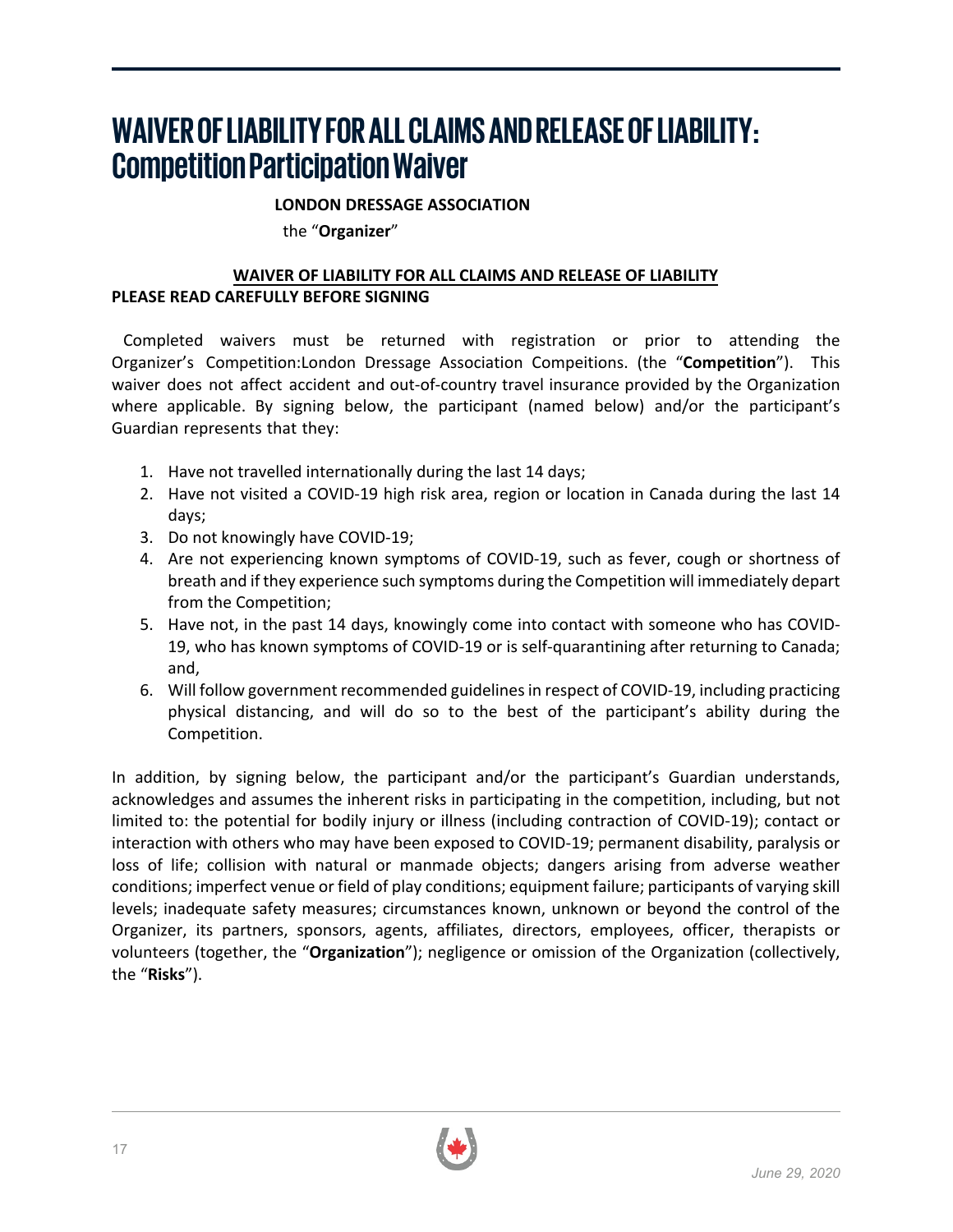In consideration for allowing the participant to participate in the Competition, the participant and/or the participant's Guardian: (a) release, discharge and forever hold harmless the Organization from any and all liability for damages or loss arising as a result of the Risks of participation in or in connection with the Competition; (b) waive any right to sue the Organization in respect of all causes of action (including for injuries or illness caused by their own negligence), claims, demands, damages or losses of any kind that may arise as a result of the Risks of participation in or in connection with the Competition, including without limitation the right to make a third party claim or claim against the Organization arising from the same; and (c) freely assumes all risks associated with the Risks, anything incidental to the Risks, which may arise as a result of participation in or in connection with the Competition. **YOU ARE GIVING UP LEGAL RIGHTS TO ANY AND ALL FUTURE CLAIMS AGAINST THE ORGANIZATION.**

I confirm that I have read and fully understand this waiver and release of liability. I sign this waiver and release of liability voluntarily without any inducement, assurance, or warranty being made to me.

| <b>Print Name:</b> | Date of Birth:                           |       |              |
|--------------------|------------------------------------------|-------|--------------|
|                    | Participant                              |       | (mm/dd/yyy)  |
| <b>Print Name:</b> |                                          |       |              |
|                    | Guardian (if the participant is a minor) |       |              |
| Signature:         |                                          | Date: |              |
|                    | Participant or Guardian (for minor)      |       | (mm/dd/yyyy) |
|                    |                                          |       |              |

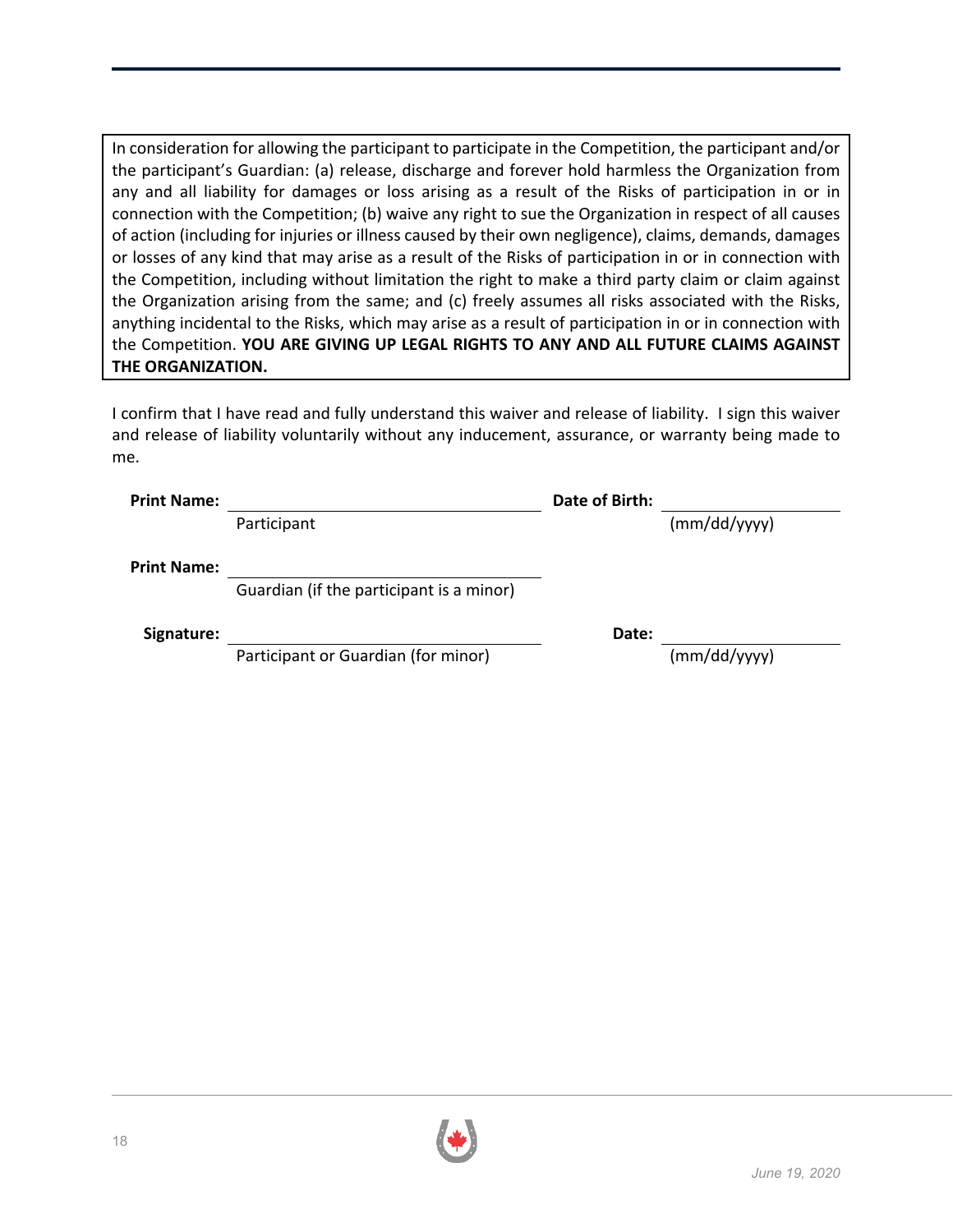# **Equestrian Ontario**

# **INFORMED CONSENT AND ASSUMPTION OF RISK AGREEMENT**

*(To be executed by participants under the age of 18)*

**WARNING! Please read carefully.** 

**By signing this document, you will assume certain risks and responsibilities.** 

**Participant's Name: \_\_\_\_\_\_\_\_\_\_\_\_\_\_\_\_\_\_\_\_\_\_\_\_\_\_\_\_\_\_\_\_\_\_\_\_\_\_\_\_ (the "Participant")**

1. This is a binding legal agreement. Clarify any questions or concerns before signing. As a participant in the sport of dressage and the spectating, orientation, instruction, activities, competitions, programs and services of Equestrian Ontario and LDA (collectively the "Activities"), the undersigned, being the Participant and the Participant's Parent/Guardian (collectively the "Parties"), acknowledge and agree to the terms outlined in this document.

## **Disclaimer**

2. Equestrian Ontario, LDA, and their respective Directors, Officers, committee members, members, employees, coaches, volunteers, officials, participants, agents, sponsors, owners/operators of the facilities in which the Activities take place and representatives (collectively the "Organization") are not responsible for any injury, property damage, death, expense, loss of income, damage or loss of any kind suffered by the Participant during, or as a result of, the Activities.

*We have read and agree to be bound by paragraphs 1 and 2*

## **Description and Acknowledgement of Risks**

- 3. The Parties understand and acknowledge that:
	- a) The Activities have foreseeable and unforeseeable inherent risks, hazards and dangers that no amount of care, caution or expertise can eliminate, including without limitation, the potential for serious bodily injury, permanent disability, paralysis and loss of life;
	- b) The Organization may offer or promote online programming (such as webinars, remote conferences, workshops and online training), which have different foreseeable and unforeseeable risks than in-person programming;
	- c) The Organization has a difficult task to ensure safety and it is not infallible. The Organization may be unaware of the Participant's fitness or abilities, may give incomplete warnings or instructions, may misjudge weather or environmental conditions, or the equipment being used might malfunction; and,
	- d) **The novel coronavirus, COVID-19, has been declared a worldwide pandemic by the World Health Organization and is extremely contagious. The Organization has put in place preventative measures to reduce the spread of COVID-19; however, the Organization cannot guarantee that the Participant will not become infected with COVID-19. Further, participating in the Activities could increase the Participant's risk of contracting COVID-**

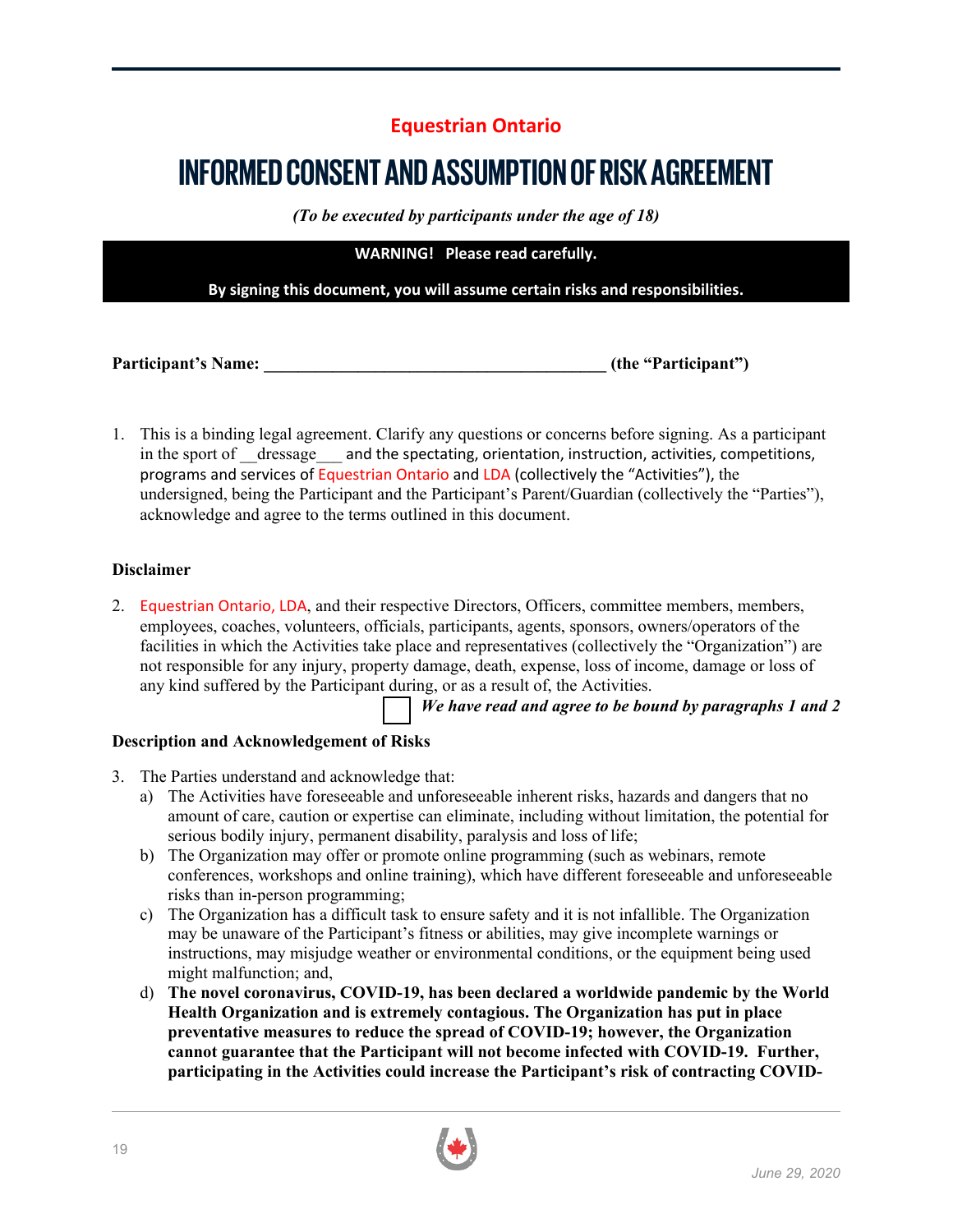- 4. The Participant is participating voluntarily in the Activities. In consideration of that participation, the Parties hereby acknowledge that they are aware of the risks, dangers and hazards and may be exposed to such risks, dangers and hazards. The risks, dangers and hazards include, but are not limited to:
	- a) Contracting COVID-19 or any other contagious disease;
	- b) The sport of \_\_\_\_\_\_dressage  $\qquad$  ;
	- c) Privacy breaches, hacking, technology malfunction or damage while interacting with online training;
	- d) Executing strenuous and demanding physical techniques;
	- e) Dryland training including weights, running, bands and massage;
	- f) Vigorous physical exertion, strenuous cardiovascular workouts and rapid movements;
	- g) Exerting and stretching various muscle groups;
	- h) Physical contact with other participants;
	- i) Failure to act safely or within my own ability or designated areas;
	- j) Including but not limited to bodily injury and concussion;
	- k) The failure to properly use any piece of equipment or the mechanical failure of any piece of equipment;
	- l) Serious injury to virtually all bones, joints, ligaments, muscles, tendons and other aspects of my body or to my general health and well-being;
	- m) Abrasions, sprains, strains, fractures or dislocations;
	- n) Concussion or other head injuries, including but not limited to closed head injury or blunt head trauma;
	- o) Spinal cord injuries which may render me permanently paralyzed;
	- p) Negligence of other persons, including other spectators, participants or employees; and,
	- q) Travel to and from competitive events and associated non-competitive events which are an integral part of the Activities.



*We have read and agree to be bound by paragraphs 3 and 4*

## **Terms**

- 5. In consideration of the Organization allowing the Participant to participate in the Activities, the Parties agree:
	- a) That when the Participant practices or trains in their own space, the Parties are responsible for the Participant's surroundings and the location and equipment that is selected for the Participant;
	- b) That the Participant's mental and physical condition is appropriate to participate in the Activities and the Parties assume all risks related to the Participant's mental and physical condition;
	- c) To comply with the rules and regulations for participation in the Activities;
	- d) To comply with the rules of the facility or equipment;
	- e) That if the Participant observes an unusual significant hazard or risk, the Participant will remove themselves from participation and bring their observations to a representative of the Organization immediately;
	- f) The risks associated with the Activities are increased when the Participant is impaired and the Participant will not participate if impaired in any way;
	- g) That it is their sole responsibility to assess whether any Activities are too difficult for the Participant. By the Participant commencing an Activity, they acknowledge and accept the suitability and conditions of the Activity;
	- h) That COVID-19 is contagious in nature and the Participant may be exposed to or infected by COVID-19 and such exposure may result in personal injury, illness, permanent disability or

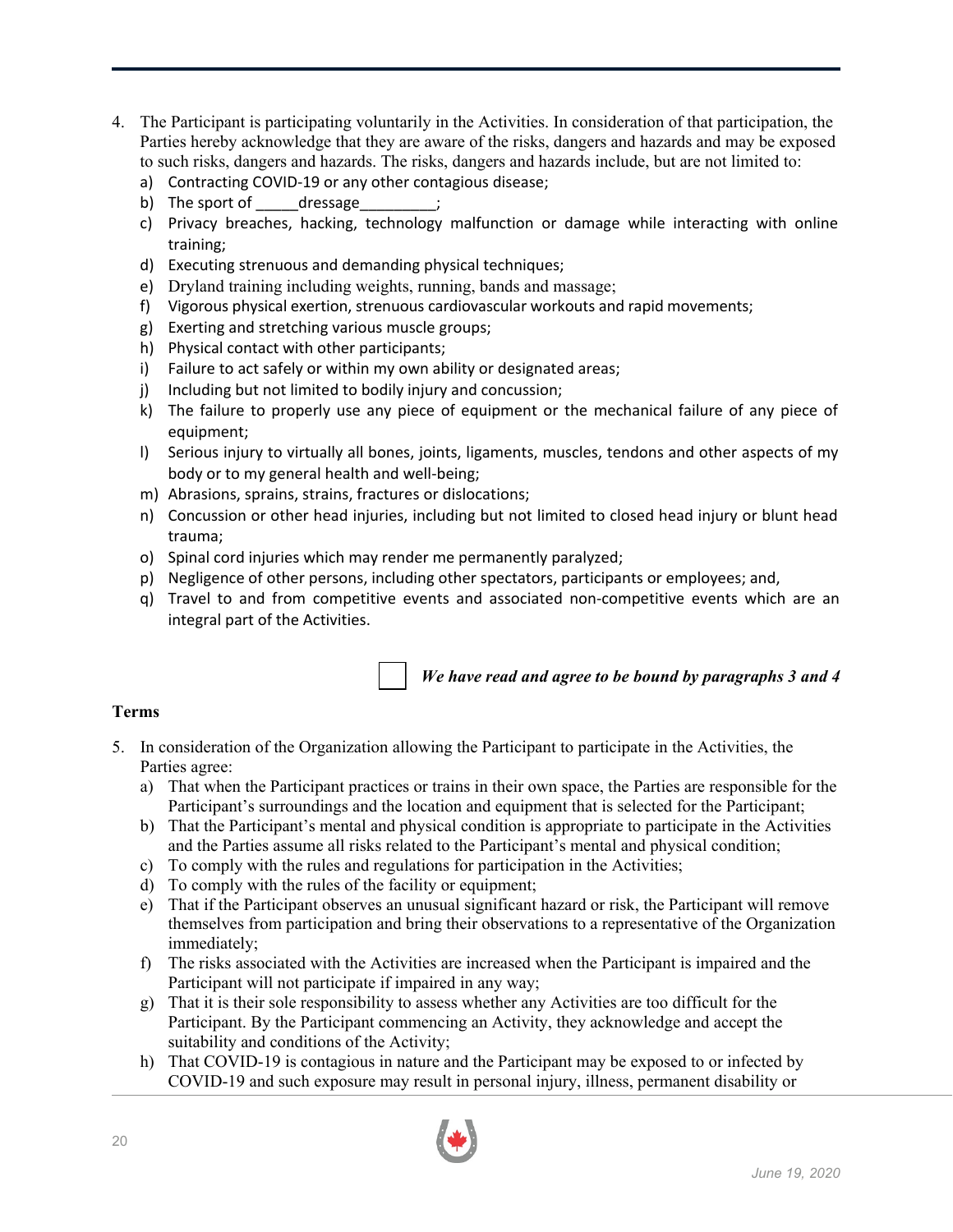death; and,

- i) That they are responsible for the choice of the Participant's safety or protective equipment and the secure fitting of that equipment.
- 6. In consideration of the Organization allowing the Participant to participate, the Parties agree:
	- a) That the Parties are not relying on any oral or written statements made by the Organization or their agents, whether in brochure or advertisement or in individual conversations, to agree to participate in the Activities;
	- b) That the Organization is not responsible or liable for any damage to the Participant's vehicle, property or equipment that may occur as a result of the Activities; and
	- c) That this Agreement is intended to be as broad and inclusive as is permitted by law of the [PROVINCE] and if any portion thereof is held invalid, the balance shall, notwithstanding, continue in full legal force and effect.

### **Jurisdiction**

7. The Parties agree that in the event that they file a lawsuit against the Organization, they agree to do so solely in [PROVINCE] and they further agree that the substantive law of [PROVINCE] will apply without regard to conflict of law rules.

*We have read and agree to be bound by paragraphs 5-7*

#### **Acknowledgement**

8. The Parties acknowledge that they have read this agreement and understand it, that they have executed this agreement voluntarily, and that this Agreement is to be binding upon themselves, their heirs, their spouses, parents, guardians, next of kin, executors, administrators and legal or personal representatives.

Name of Participant (print) Signature of Participant Date of Birth

\_\_\_\_\_\_\_\_\_\_\_\_\_\_\_\_\_\_\_\_\_\_\_\_\_\_\_\_\_ \_\_\_\_\_\_\_\_\_\_\_\_\_\_\_\_\_\_\_\_\_\_\_\_\_\_\_\_\_ \_\_\_\_\_\_\_\_\_\_\_\_\_

 $\mathcal{L}_\text{max} = \frac{1}{2} \sum_{i=1}^n \mathcal{L}_\text{max} \left[ \mathcal{L}_\text{max} \right] \mathcal{L}_\text{max} \left[ \mathcal{L}_\text{max} \right] \mathcal{L}_\text{max} \left[ \mathcal{L}_\text{max} \right] \mathcal{L}_\text{max} \left[ \mathcal{L}_\text{max} \right] \mathcal{L}_\text{max} \left[ \mathcal{L}_\text{max} \right] \mathcal{L}_\text{max} \left[ \mathcal{L}_\text{max} \right] \mathcal{L}_\text{max} \left[ \mathcal{L}_\text{max$ 

Name of Parent or Guardian (print) Signature of Parent or Guardian

 $\mathcal{L}_\text{max}$  , where  $\mathcal{L}_\text{max}$  and  $\mathcal{L}_\text{max}$ 

Date